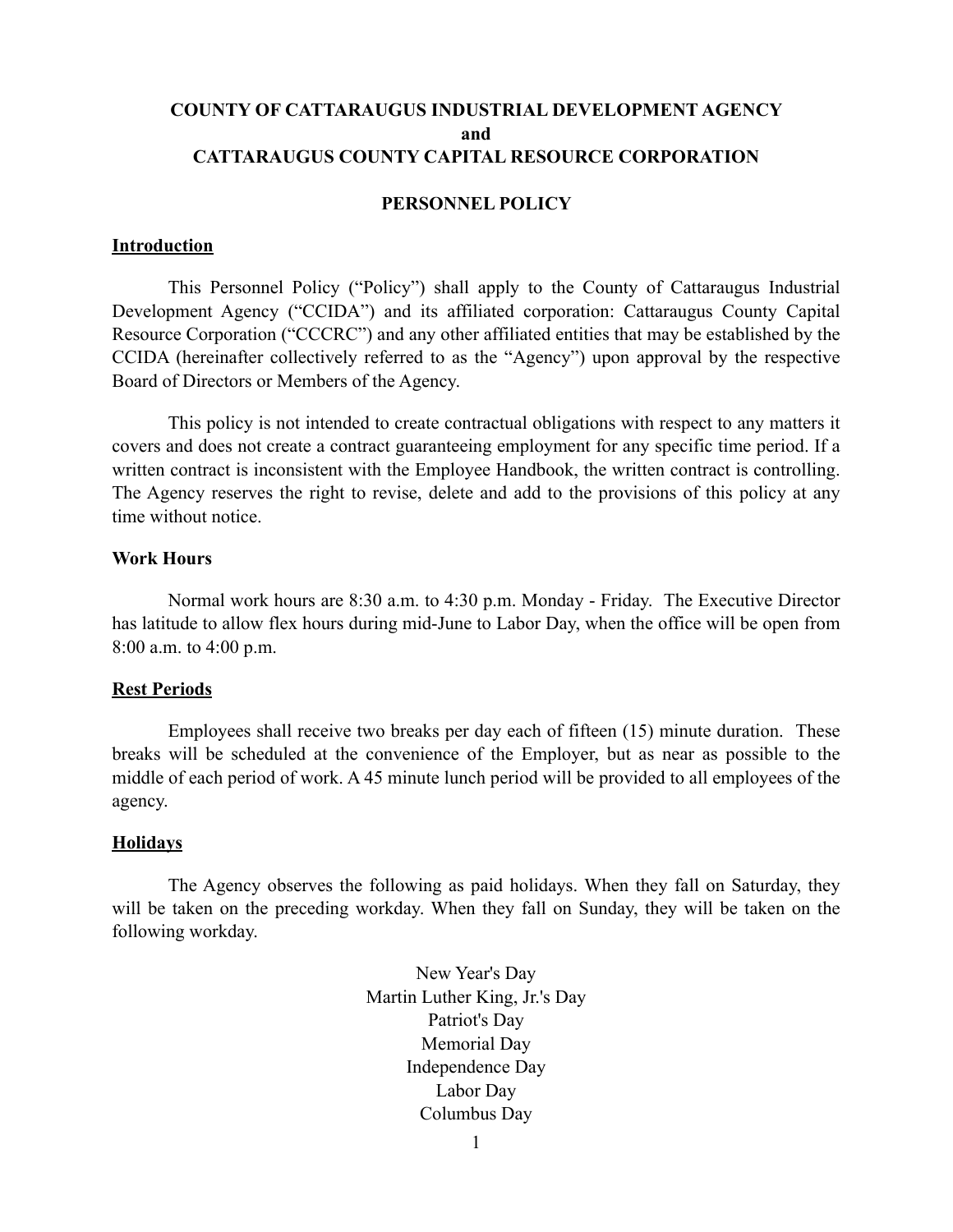# Veteran's Day Thanksgiving Day Day after Thanksgiving Christmas Day

If a holiday(s) falls within the vacation period of an employee, the employee will not be charged for a vacation day(s) within his/her vacation period.

# **Sick Leave**

All employees shall be allowed sick leave credits at the rate of five (5) working days per each half year in service and shall become cumulative up to 30 working days maximum. After this maximum is reached no more sick leave credits may be earned by the employee except to the extent of restoring credits subsequently drawn for sick leave and thereby building up accruals again to the appropriate number of maximum days.

Calculations of sick leave shall be based on a year beginning January 1 (note: but less than one year of permanent full-time service will not receive any sick days until January 1). The unit for computation of sick leave shall not be less than one-half day. Credits cannot be earned for the period an employee is on leave of absence without pay or under disciplinary punishment involving loss of work time or for employees who are on probation. For the calculation of sick leave credits, the time recorded on the payroll at the full rate of pay shall be considered as time "served" by the employee. Sick leave will also be calculated every January 1 and July 1 for the preceding 1/2 year.

Sick leave may be used for the diagnosis, care, or treatment of your own illness, injury, or health condition or need for medical diagnosis or preventive care. If an employee needs to use sick leave, he or she should notify the Executive Director on the first working day of such absence and within one-half hour after the beginning of the workday. After three (3) consecutive days of absence, the Agency may require documentation from a medical provider certifying the reason for the absence. If an employee is absent for 30 consecutive calendar days, it will be the employee's responsibility to present each month during their absence, a document prepared by a physician of the employee's choice which certifies as to the employee's continued disability.

# **Sick Leave Incentive**

For each quarter year with 0 sick days used, a \$50 savings bond will be given to those employees. Absences for bereavement purposes shall not be considered absences for the purpose of this section.

# **Vacations**

All Agency employees, with the exception of the Executive Director, in addition to time off for holidays, will be granted annual vacation with pay as per the following schedule: (Continuous service shall not be necessary)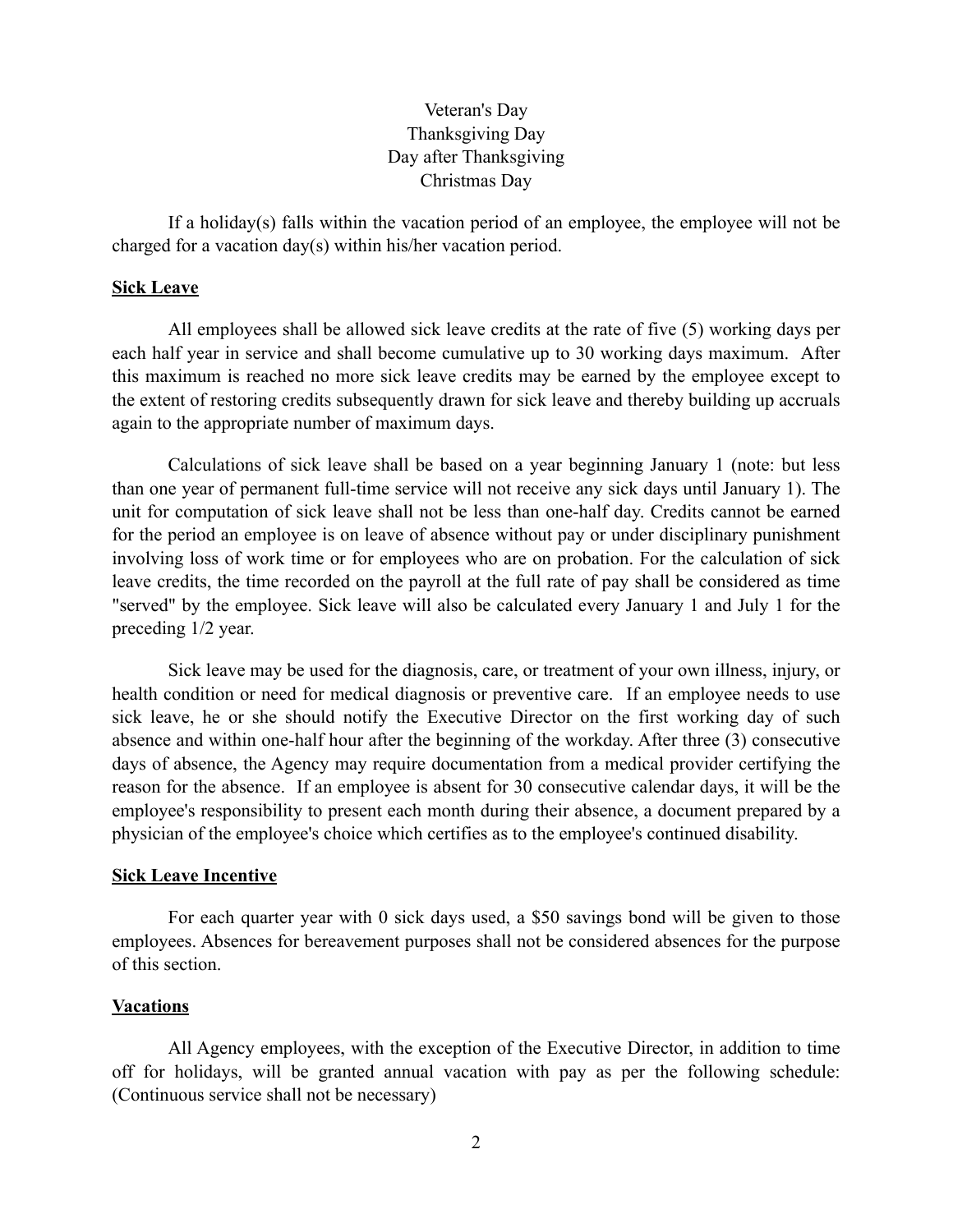On January 1, new permanent employees who have not completed one (1) full year of service shall be credited, as of the upcoming January 1, with one (1) day of vacation for each full month worked up to a maximum of ten (10) days' vacation. From the employees 6th year anniversary date and thereafter, the employee will receive one (1) additional paid vacation day for each annual anniversary date up to fifteen (15) paid vacation days maximum.

All vacations must be earned and earned vacations may be taken by the employee at a time convenient to the Agency with approval of the Executive Director. Vacation can accumulate to a total of twenty (20) days. Any exception must be approved by the Board of Directors. No vacation will accumulate while an employee is absent, on leave, or without pay, or under the disciplinary punishment involving loss of work time. Upon separation from the Agency for any reason, any unused vacation credits shall be paid for at the current salary of the position.

Requests for vacation leave shall be submitted to the Executive Director at least one calendar month prior to the beginning date of the vacation. Requests will be approved according to the workload of the Agency. Conflicts in scheduling of annual leave will be resolved by the Executive Director.

All employees should take a vacation of at least one whole week once during the year and that unused vacation up to a maximum of 10 days would be paid for at 1/2 the employees current salary during the last payroll of the year in question.

# **Personal Leave**

Upon appointment with the Agency, a permanent employee is credited with three (3) days personal leave for the year. Each January 1st, all permanent employees will be credited with three (3) personal leave days. Such personal leave may be used for religious observance, funerals, extreme emergency or for pressing personal obligations which cannot be handled outside working hours. It can also be used for days, if any, when the office is closed due to inclement weather conditions, other than in emergency weather conditions. Approval for personal leave must be requested at least 24 hours in advance from the Executive Director and cannot be used before nor after a holiday.

Personal leave cannot be accumulated from year to year. Upon termination of employment, no compensation will be paid in lieu of time left on the books.

#### **Military Leave**

The Agency will comply with the military leave law.

## **Jury Duty**

The Agency will grant leave for permanent employees called for jury duty and will pay the employee his or her regular salary less any compensation received for the jury service. The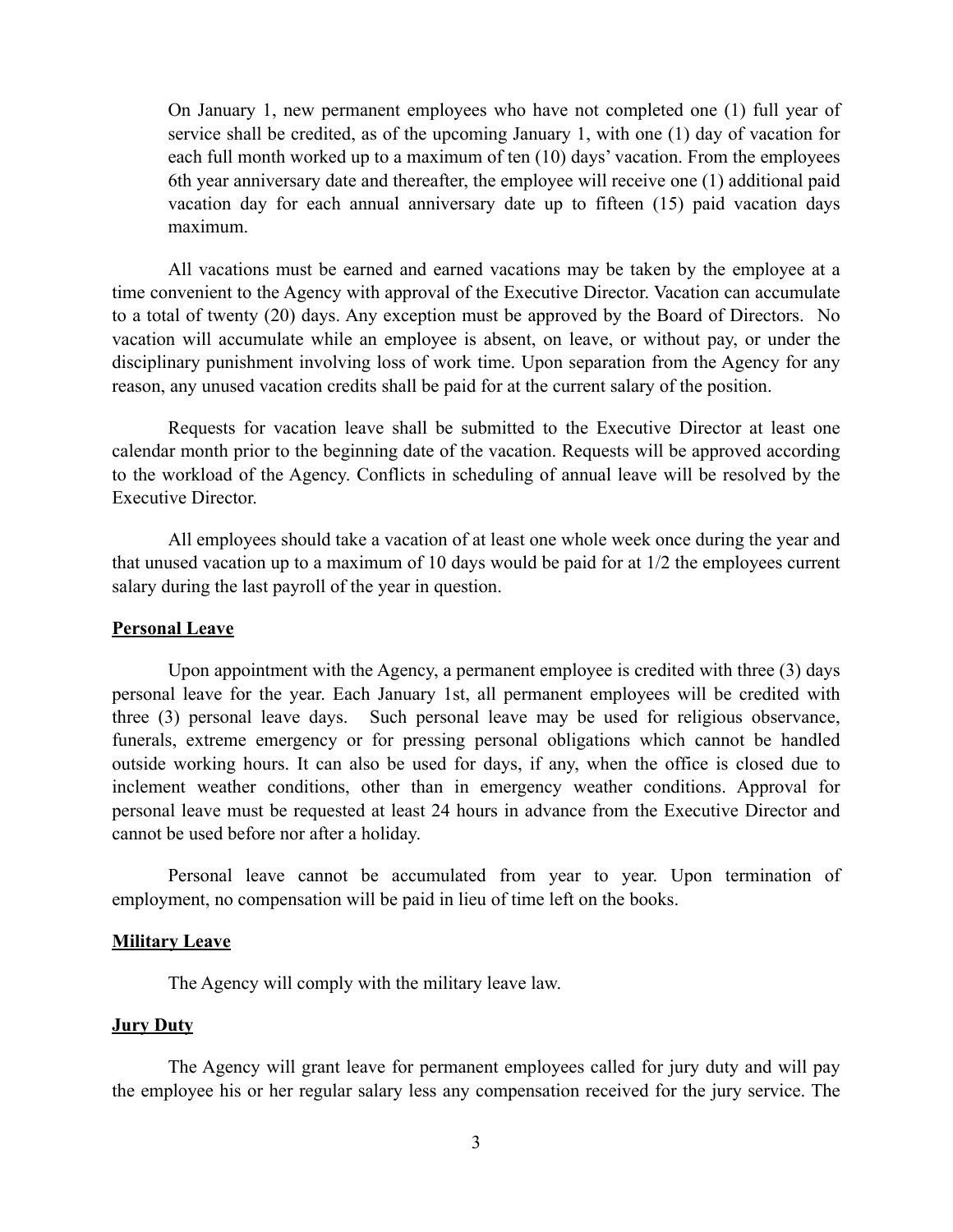maximum amount of leave to be granted for jury duty shall be ten (10) days. If additional time is needed the Agency Board must approve.

# **Witness and Victim of Crime Leave**

Occasionally, employees may be the victims of a crime or legally compelled to attend a judicial proceeding as a witness. In these circumstances, an employee's attendance at work will be excused if the employee is a victim of a crime and attending or participating in legal proceedings pertaining to the crime (including consulting with the district attorney handling the prosecution) or if the employee is legally compelled to attend a judicial proceeding as a witness. Employees must notify their supervisor immediately of their need for leave under this Policy.

The Agency reserves the right to request verification of the employee's participation in legal proceedings, such as a copy of the summons or subpoena.

For non-exempt employees, leave under this policy will be unpaid, unless the employee chooses to use his/her accrued PTO time. Exempt employees may be provided time off with pay when necessary to comply with state and federal wage and hour laws.

An employee charged with a crime, who is required to attend a judicial proceeding relating to that charge, is not covered by this Policy.

# **Voting Leave**

Employees who are registered to vote will be granted time off from work to vote in an election if they do not have sufficient time to vote outside of working hours, including up to three (3) hours of paid time off. The Agency may require that such time off be taken at the beginning or end of an employee's shift. Employees must request time off to vote from their supervisor at least two (2) working days prior to the election. The Agency will post a notice as required by state law no less than ten (10) working days before every election.

Exempt employees will be provided time off with pay when necessary to comply with state and federal wage and hour laws.

# **Leave for Death in Family**

A leave of absence with pay shall be granted to a permanent employee who is absent from duty because of the death of an immediate member of his or her family. The immediate family of an employee shall include spouse, mother, father, sister, brother, children, grandparents, father-in-law and mother-in-law. The employer shall grant a leave of absence with pay for the duration of time not to exceed (3) consecutive regularly scheduled work days from the date of occurrence to be taken against accumulated sick leave time, without being counted as sick leave use for the purpose of the sick leave incentive payment.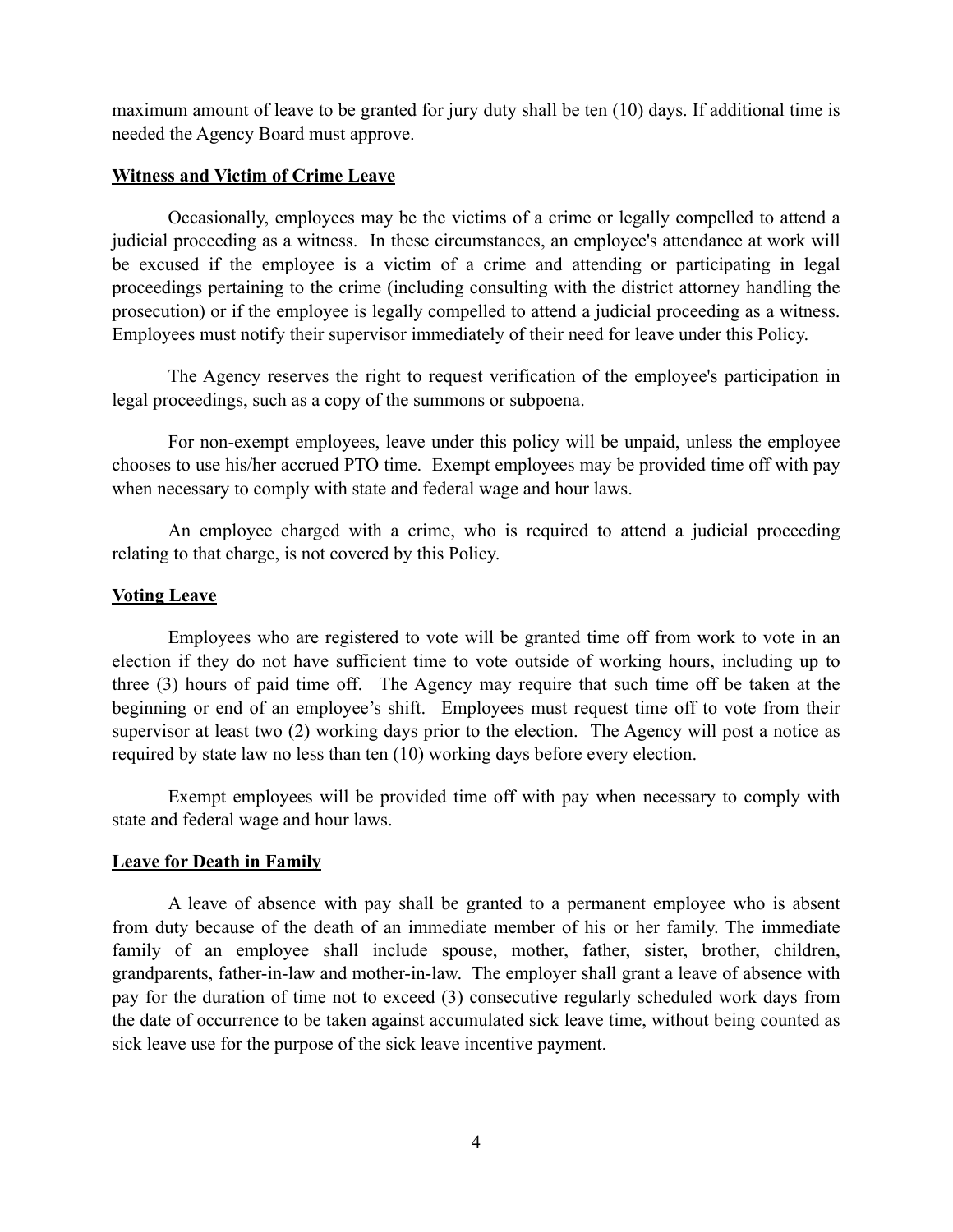### **Health Insurance**

This policy is refers to current benefit plans maintained by the Agency. For more information, please refer to the actual plan documents and summary plan descriptions. To the extent that this policy conflicts with the plan documents, the plan documents are controlling.

The employer shall provide a Health Insurance Plan.

The Agency will pay 3/4 of the total cost for single coverage on an employee.

New permanent employees who do not have health insurance when they are hired, must wait a minimum of ninety (90) days, or when the next opening for health insurance occurs, before the coverage becomes effective.

Upon leaving the Agency, the health insurance coverage shall be terminated on the last working day or the last day of the month during which termination occurred.

If an employee elects not to be covered under the Agency's health insurance plan, due to other documented coverage, a quarterly bonus of one-half (1/2) of the employers cost for that appropriate coverage shall be paid quarterly to such employee. The employee shall have the option of taking the health insurance in October of each year for the following calendar year.

#### **Retirement**

New employees must join the New York State Retirement System at the present tier level.

Those presently in the New York State Retirement System, will remain in that system with the same conditions that now pertain to each permanent employees' situation except in place of sponsoring government entity contributing Agency would contribute.

### **Social Security**

The employer share of Social Security and Medicare coverage for employees is provided for by the Agency. The employee and the employer are each required by law to contribute fifty percent (50) of the Social Security and Medicare costs based on the employees gross wage.

# **Unemployment Insurance**

The Agency provides unemployment insurance coverage for its employees.

# **Workers' Compensation**

The Agency provides for the cost of insurance for employees under the NYS Workers' Compensation Law. This insurance provides for payment of medical expenses and part of an employee's income in the event of absence due to accidents and diseases related to employment.

#### **Disability Benefits**